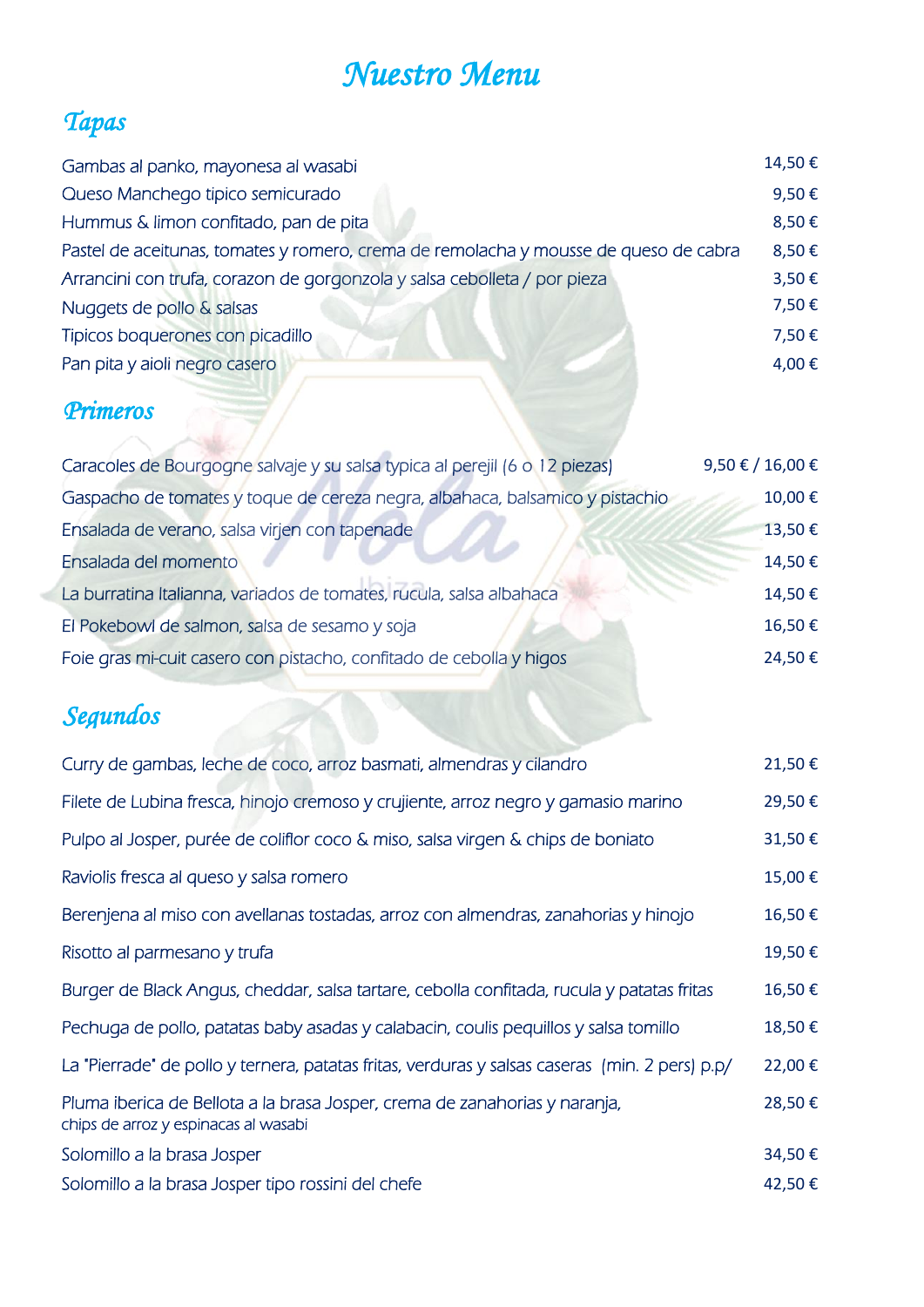#### *Postres*

| Cafe "Gourmet"                                                                                                                     |      | 13,50€ |
|------------------------------------------------------------------------------------------------------------------------------------|------|--------|
| Limon en su variacion                                                                                                              |      | 10,00€ |
| Cremosso coco y fruta de la passion, salsa frutos rojos                                                                            |      | 10,00€ |
| Fondant de Chocolate y salsa caramelo, mousse yuzu                                                                                 |      | 10,00€ |
| Chocolate y Frutas frescas como una Fondue (min. para 2 personnas)                                                                 |      | 18,50€ |
| Sgroppino al Sorbete de limon de Sicilia (vodka & prosseco)                                                                        |      | 13,50€ |
| Nuestra selections de helados<br>Vainillia de Madagascar, Chocolate negro con cacao de Ecuador, Frambuesa, Mango y Limon Sicilien) | bola | 3,50€  |

*Digestivos*

| Hierbas ibizencas 4cl               | Ibiza | 5,00€  |
|-------------------------------------|-------|--------|
| Limoncello 4cl                      |       | 5,00€  |
| Licor 43 4cl                        |       | 5,00€  |
| Licor Cafe Tia Nadal (Mallorca) 4cl |       | 5,00€  |
| <b>Jet 27 4cl</b>                   |       | 7,00€  |
| Disarono 4cl                        |       | 7,00€  |
| Baileys 4cl                         |       | 7,00€  |
| Imperial Brandy Torres 5 4cl        |       | 8,00€  |
| Cognac Remy Martin VSOP 4cl         |       | 14,00€ |
| Nikka Wisky 4cl                     |       | 15,00€ |
| Diplomatico 4 cl                    |       | 12,00€ |
| Tequila Patron XO Cafe 4cl          |       | 14,00€ |
| Tequila Patron Silver 4cl           |       | 12,00€ |
| Expresso Martini                    |       | 14,00€ |
| Nola Expresso Martini con Baileys   |       | 14,50€ |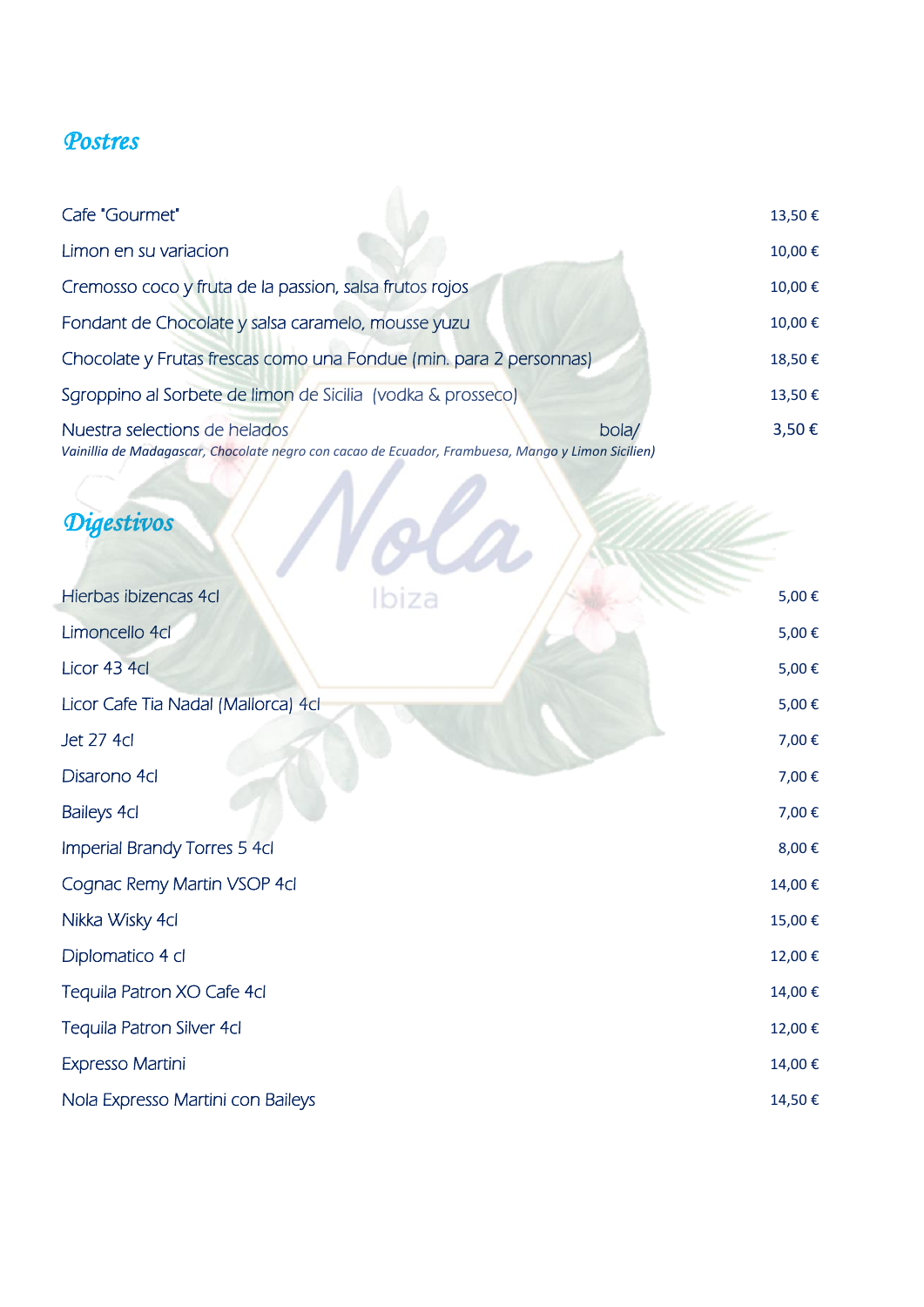## *Our Menu*

### *Tapas to share*

| Panko Prawns with wasabi mayonnaise                                     | 14,50€ |
|-------------------------------------------------------------------------|--------|
| <b>Tipical Manchego Cheese</b>                                          | 9,50€  |
| Hummus with lemon confit & pita bread                                   | 8,50€  |
| Olive, tomatoes & rosemary Cake with beetroot cream, goat cheese mousse | 8,50€  |
| Arrancini with truffle & gorgonzola with chives sauce / per piece       | 3,50€  |
| Chicken Nuggets & sauces                                                | 7,50€  |
| Tipical fresh anchovies with picadillo sauce                            | 7,50€  |
| Homemade black aioli & pita bread                                       | 4,00€  |
|                                                                         |        |

### *Starters*

| Wild Burgundy Snails with tipical parsley maître d'hotel butter (6 o 12 pieces) | 9,50€ / 16,00€ |
|---------------------------------------------------------------------------------|----------------|
| Tomatoe Gaspacho with touch of black cherry, basil, balsamic & pistachio        | 10,00€         |
| Nola's Summer Salad with tapenade virgin dressing                               | 13,50€         |
| Fresh Salad of the moment                                                       | 14,50€         |
| Italian Burratina, tomatoes & rockets, basil dressing                           | 14,50€         |
| Salmon Pokebowl, vegetables & soya and sesam dressing                           | 16,50€         |
| Homemade mi cuit French Foie Gras with pistaccio, oignon & figs confit          | 24,50€         |
|                                                                                 |                |

### *Main Courses*

| Prawn Curry with coco milk, basmati rice, almond & coriander                            | 21,50€ |
|-----------------------------------------------------------------------------------------|--------|
| Grilled Sea Bass a la Plancha, creamy & crispy fennel, black rice with gomasio          | 29,50€ |
| Peking Octopus al Josper, miso & coco coliflower puree, sweet potatoe chips             | 31,50€ |
| Fresh Raviolis with cheese and rosemary sauce                                           | 15,00€ |
| Miso Aubergine with hanzelnuts, almond rice, fennel & grilled carrots                   | 16,50€ |
| Parmesan & truffle Risotto                                                              | 19,50€ |
| Nola's Black Angus Burger with cheddar, tartare sauce, rockets & french fries           | 16,50€ |
| Grilled Chicken Breast, roasted baby potatoes, zucchini, pequillos coulis & thym sauce  | 18,50€ |
| Beef & Chicken "Pierrade", vegetables, french fries & sauces (min. 2 pers) p.p/         | 22,00€ |
| Charcoal Iberican Pluma de Bellota, carrots & orange cream, rice chips & wasabi spinach | 28,50€ |
| Beef Filet a la Brasa Josper                                                            | 34,50€ |
| Chef's Rossini Style Beef Filet a la Brasa Josper                                       | 42,50€ |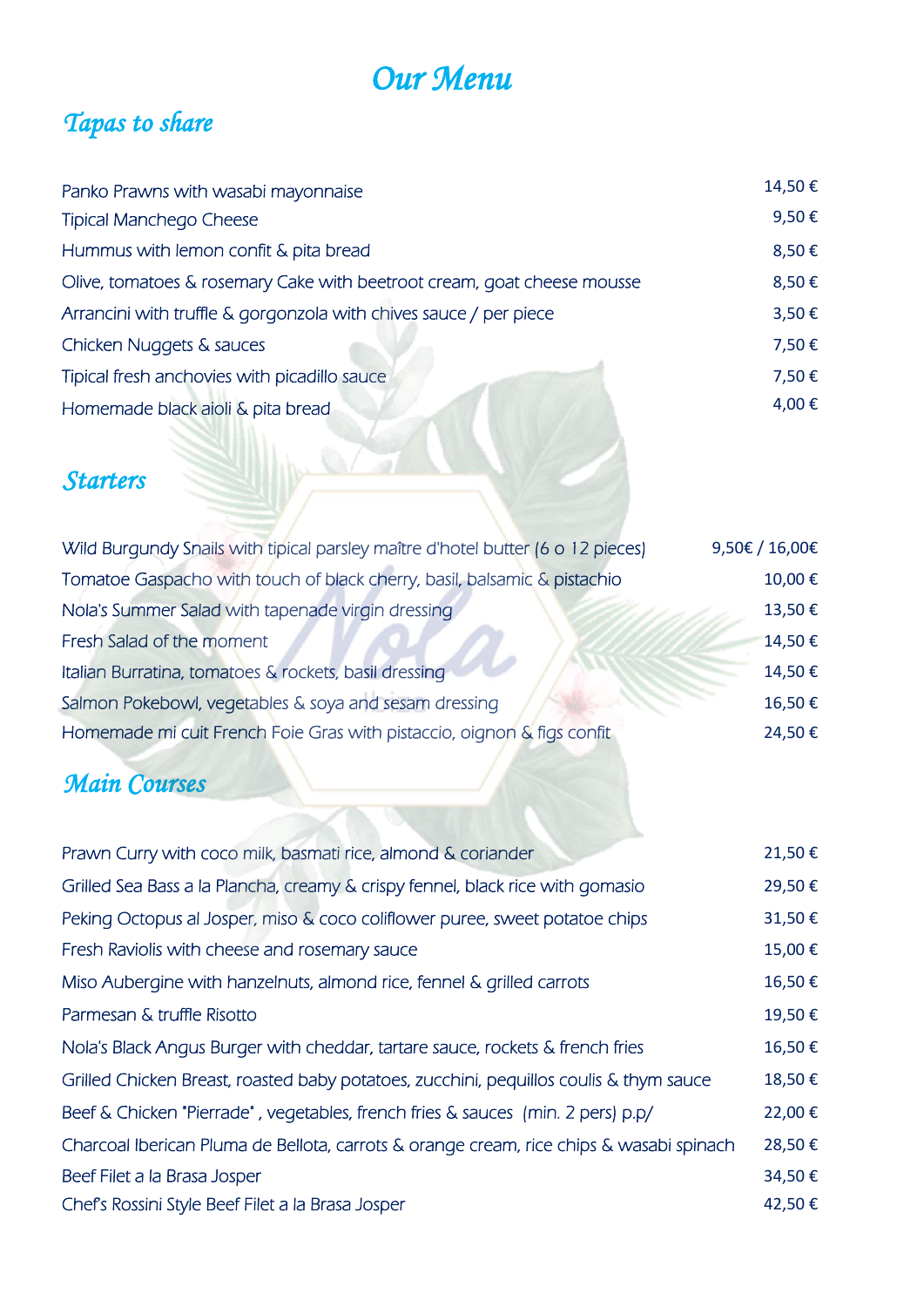#### *Desserts*

| Gourmet Coffee                                                                                        | 13,50€ |
|-------------------------------------------------------------------------------------------------------|--------|
| Lemon variations                                                                                      | 10,00€ |
| Coco & passion fruit Entremet with red fruits coulis                                                  | 10,00€ |
| Chocolate Fondant with caramel sauce and yuzu mousse                                                  | 10,00€ |
| Chocolate & Fresh Fruits like a Fondue (for 2 people)                                                 | 18,50€ |
| Sgroppino with Sicilian lemon sorbet (vodka & prosseco)                                               | 13,50€ |
| Our selection of ice cream / per scoop                                                                | 3,50€  |
| Vainillia de Madagascar, Black chocolate with Ecuador cacao, Rasberry, Mango & Sicilian Lemon Sorbet) |        |

#### *Digestives*

|                                     | Ibiza |        |
|-------------------------------------|-------|--------|
| Hierbas ibizencas 4cl               |       | 5,00€  |
| Limoncello 4cl                      |       | 5,00€  |
| Licor 43 4cl                        |       | 5,00€  |
| Licor Cafe Tia Nadal (Mallorca) 4cl |       | 5,00€  |
| Jet 27 4cl                          |       | 7,00€  |
| Disarono 4cl                        |       | 7,00€  |
| <b>Baileys 4cl</b>                  |       | 7,00€  |
| Imperial Brandy Torres 5 4cl        |       | 8,00€  |
| Cognac Remy Martin VSOP 4cl         |       | 14,00€ |
| Nikka Wisky 4cl                     |       | 15,00€ |
| Diplomatico 4 cl                    |       | 12,00€ |
| Tequila Patron XO Cafe 4cl          |       | 14,00€ |
| Tequila Patron Silver 4cl           |       | 12,00€ |
| Expresso Martini                    |       | 14,00€ |
| Nola Expresso Martini with Baileys  |       | 14,50€ |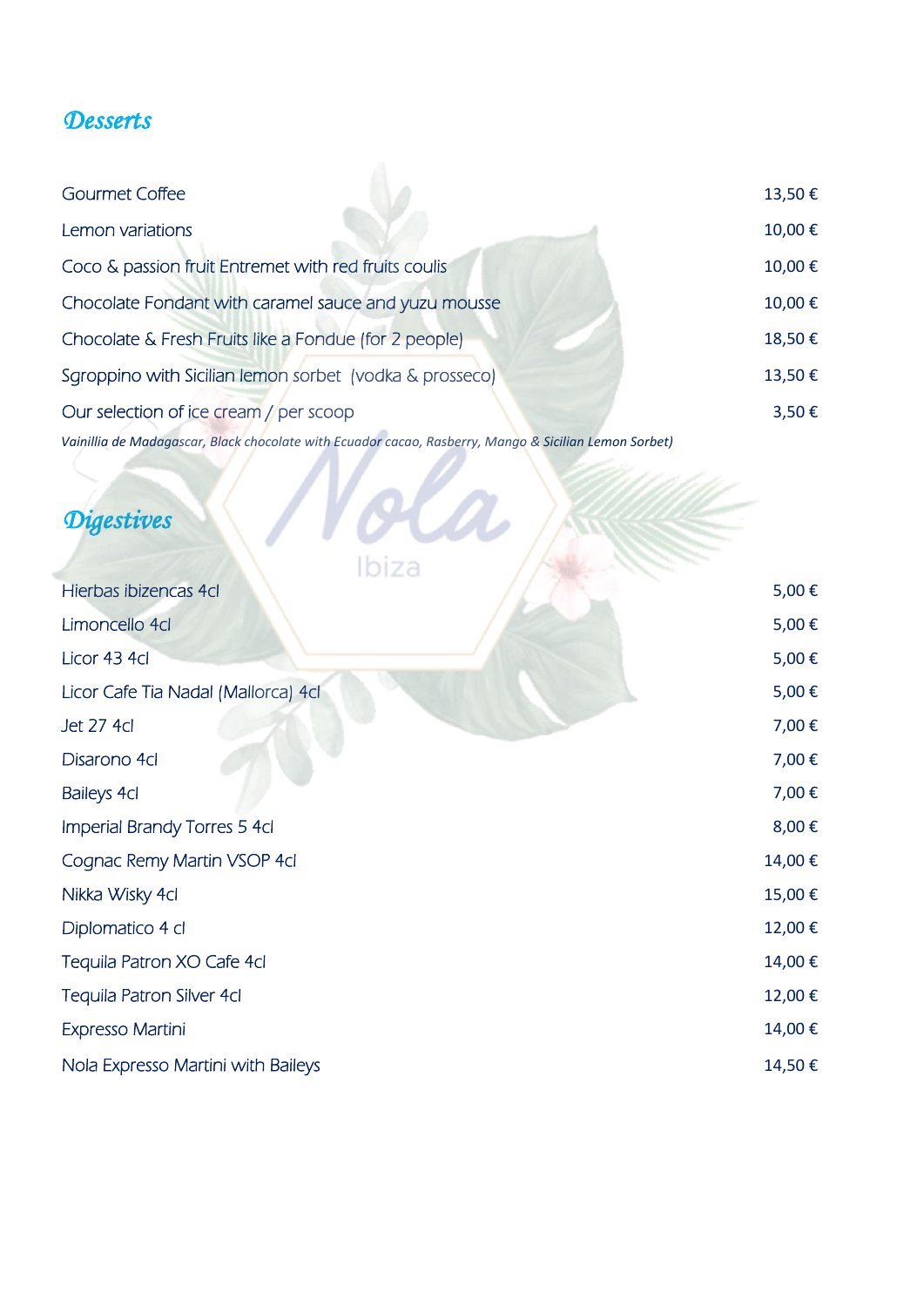### *Notre Menu*

## *A partager*

| Gambas au Panko et sa mayonnaise wasabi                                            | 14,50€ |
|------------------------------------------------------------------------------------|--------|
| Tipique Manchego                                                                   | 9,50€  |
| Hummus & citron confit, pain pita                                                  | 8,50€  |
| Gateau à l'olive, tomates confites, romarin, crème de betterave & mousse de chèvre | 8,50€  |
| Arrancini à la truffe, cœur gorgonzola et sauce à la ciboulette / par pièce        | 3,50€  |
| Nuggets de poulet & sauces                                                         | 7,50€  |
| Tipique Boquerones avec son picadillo                                              | 7,50€  |
| Aioli noir maison & pain pita                                                      | 4,00€  |
|                                                                                    |        |

 $\sim$  0/3

 $\overline{\phantom{a}}$ 

#### *Pour commencer*

| Escargots Sauvages de Bourgogne et beurre maitre d'hotel (6 ou 12 pièces)      | 9,50€ / 16,00€ |
|--------------------------------------------------------------------------------|----------------|
| Gaspacho de tomates et touche de cerise noire, basilic, balsamique & pistaches | 10,00€         |
| Salade Fraicheur d'été et sa sauce vierge à la tapenade                        | 13,50€         |
| Salade du moment                                                               | 14,50€         |
| La Burratina Italienne, déclinaisons de tomates, roquette & pesto basilic      | 14,50€         |
| PokeBowl au Saumon, crudités et sauce soja sésame                              | 16,50€         |
| Foie gras francais mi cuit maison, confit d'oignon & figue,                    | 24,50€         |
|                                                                                |                |

### *A suivre*

| Curry de Gambas au lait de coco, riz basmati, amandes & coriandre                  | 21,50€ |
|------------------------------------------------------------------------------------|--------|
| Filet de Bar snacké, fenouil crémeux et croquant, riz vénéré et gomasio aux alques | 29,50€ |
| Poulpe laqué au Josper, purée de choufleur coco miso, chips de patates douce       | 31,50€ |
| Raviolis fraîches au fromage et sauce romarin                                      | 15,00€ |
| L'Aubergine Miso, riz basmati aux amandes, fenouil croquant & carottes grillées    | 16,50€ |
| Risotto au parmesan et à la truffe                                                 | 19,50€ |
| Burger de Black Angus au cheddar, sauce tartare, roquette & frites fraiches        | 16,50€ |
| Suprème de volaille rôtie, pommes grenailles, coulis pequillos & sauce au thym     | 18,50€ |
| La Pierrade de Bœuf et Poulet, légumes, frites fraiches & sauces (min.2pers) p.p/  | 22,00€ |
| Pluma Ibérique de Bellota au Josper, crème de carottes à l'orange, chips de riz    | 28,50€ |
| Filet de Boeuf à la braise Josper                                                  | 34,50€ |
| Filet de Bœuf à la braise Josper type Rossini du chef                              | 42,50€ |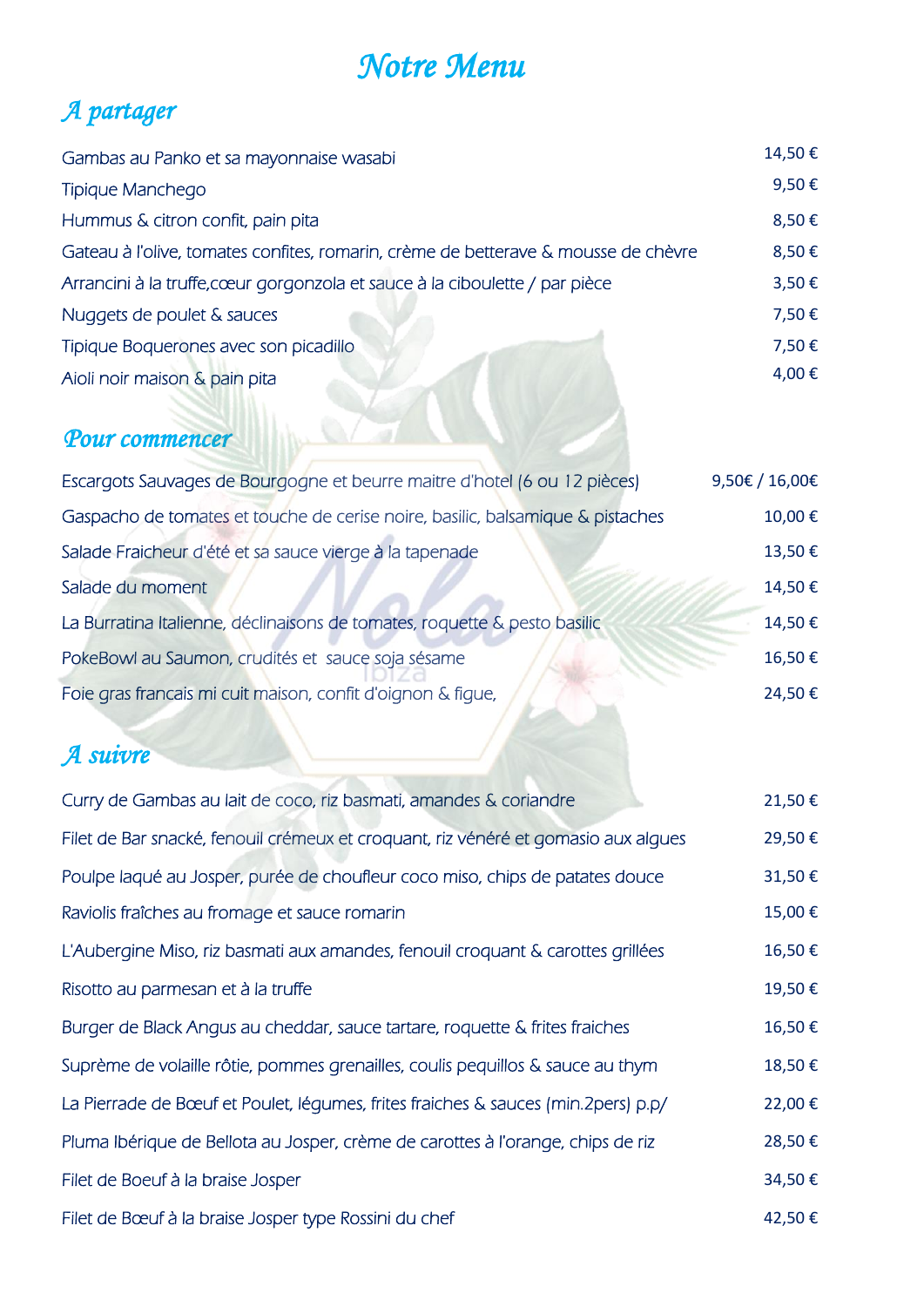#### *Desserts*

| Café Gourmand                                                                                                                                 | 13,50€ |
|-----------------------------------------------------------------------------------------------------------------------------------------------|--------|
| Déclinaison autour du citron                                                                                                                  | 10,00€ |
| Entremet coco et fruit de la passion, coulis de fruits rouge                                                                                  | 10,00€ |
| Fondant au chocolat et sauce caramel maison, mousse de yuzu                                                                                   | 10,00€ |
| Chocolat & Fruits frais comme une Fondue (pour 2 personnes)                                                                                   | 18,50€ |
| Sgroppino au Sorbet citron Sicilien (vodka & prosseco)                                                                                        | 13,50€ |
| Notre sélection de glaces et sorbets<br>Vanille de Madagascar, Chocolat noir au cacao d'Equateur, Framboise, Manque & Sorbet citron Sicilien) | 3,50€  |

# *Digestifs*

| chocorat non au cacao a Equation, rrampoise, mangae exposition siem |        |
|---------------------------------------------------------------------|--------|
| <b>Digestifs</b><br>Ibiza                                           |        |
| Hierbas ibizencas 4cl                                               | 5,00€  |
| Limoncello 4cl                                                      | 5,00€  |
| Licor 43 4cl                                                        | 5,00€  |
| Licor Cafe Tia Nadal (Mallorca) 4cl                                 | 5,00€  |
| <b>Jet 27 4cl</b>                                                   | 7,00€  |
| Disarono 4cl                                                        | 7,00€  |
| <b>Baileys 4cl</b>                                                  | 7,00€  |
| Imperial Brandy Torres 5 4cl                                        | 8,00€  |
| Cognac Remy Martin VSOP 4cl                                         | 14,00€ |
| Nikka Wisky 4cl                                                     | 15,00€ |
| Diplomatico 4 cl                                                    | 12,00€ |
| Tequila Patron XO Cafe 4cl                                          | 14,00€ |
| Tequila Patron Silver 4cl                                           | 12,00€ |
| Expresso Martini                                                    | 14,00€ |
| Nola Expresso Martini au Baileys                                    | 14,50€ |